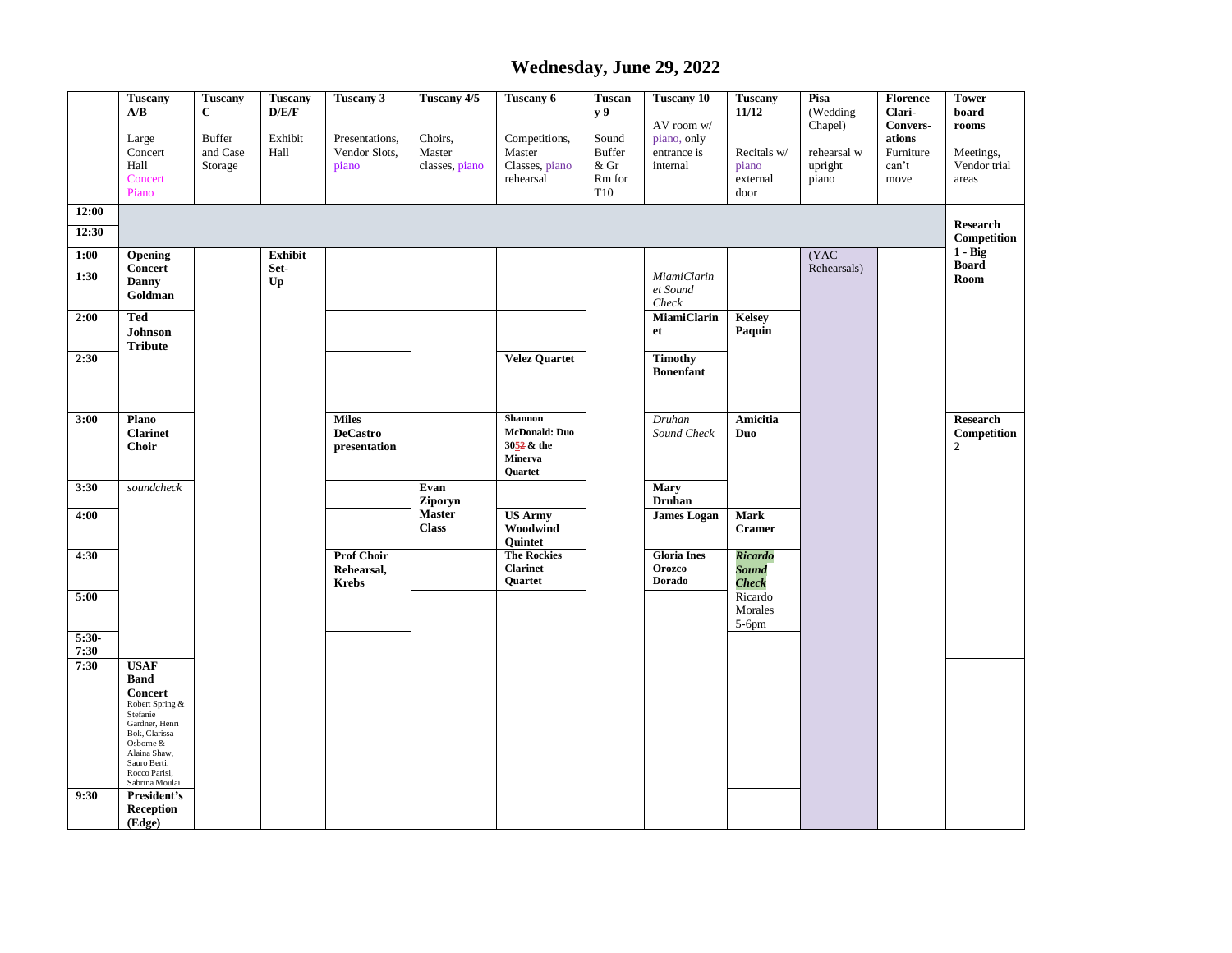## **Thursday, June 30, 2022**

| <b>Tuscany A/B</b>                                                           | <b>Tuscany</b><br>C/                                            | Tuscan<br>V D/E/F          | Tuscany 3                                       | Tuscany 4/5                                                                               | Tuscany 6                                                 | Tuscany 9                          | <b>Tuscany 10</b>                                    | <b>Tuscany</b><br>11/12                                          | Pisa<br>(Wedding                               | <b>Florence</b><br>Clari-            | <b>Tower</b><br>board<br>rooms              |
|------------------------------------------------------------------------------|-----------------------------------------------------------------|----------------------------|-------------------------------------------------|-------------------------------------------------------------------------------------------|-----------------------------------------------------------|------------------------------------|------------------------------------------------------|------------------------------------------------------------------|------------------------------------------------|--------------------------------------|---------------------------------------------|
| <b>Concert Hall</b>                                                          | <b>Buffer</b><br>and Case<br>Storage                            | Exhibit<br>Hall            | Presentations<br>Vendor<br>Slots, piano         | Choirs,<br>Master<br>classes, piano                                                       | Competitions,<br>Master<br>Classes,<br>piano<br>rehearsal | Sound<br>Buffer & Gr<br>Rm for T10 | AV room w/<br>piano, only<br>entrance is<br>internal | Recitals w/<br>piano<br>external door                            | rehearsal w<br>upright<br>piano                | ations<br>Furniture<br>can't<br>move | Meetings,<br>Vendor<br>trial areas          |
| Wu Set up -                                                                  |                                                                 |                            |                                                 |                                                                                           |                                                           |                                    |                                                      |                                                                  | <b>Rehearsal</b><br><b>Slots</b>               |                                      | <b>State</b><br><b>Chairs</b><br><b>Mtg</b> |
| $8:15 - 8:40$<br><b>Shengwen</b>                                             | Warm up<br>Space                                                |                            |                                                 | Professors'<br><b>Choir</b>                                                               |                                                           | Warm-up Site<br>for YAC            | Warren<br>Sound Check                                |                                                                  |                                                |                                      |                                             |
|                                                                              |                                                                 |                            | YAC judges                                      | (Krebs)                                                                                   |                                                           |                                    | Warren                                               | with                                                             |                                                |                                      |                                             |
| Hartig<br><b>Donald</b><br>Mokrynski/<br><b>Palisades</b><br><b>Virtuosi</b> |                                                                 | bits<br>Ope<br>$\mathbf n$ | Lowell<br>Weiner                                | Warm Up<br>Enthusiasts/N<br>$\,$ ew Horizons<br><b>Choir</b><br><b>Rehearsal</b><br>(Wov) | finals                                                    |                                    | Sound Check<br><b>Brian</b><br>Gnojek                | Commission<br>s &<br><b>Premieres</b><br>Potpourri I             |                                                |                                      |                                             |
| <b>Jeffrey</b><br>Anderle &<br><b>Nomad</b>                                  |                                                                 |                            | <b>Eric Lapin</b>                               |                                                                                           |                                                           |                                    | <b>Trio 212</b><br>Sound Check                       | Connecting<br>with the<br><b>Past: Works</b>                     |                                                |                                      |                                             |
| <b>Doreen</b><br><b>Ketchens</b>                                             |                                                                 |                            | <b>Vanessa</b><br><b>Davis</b>                  | Zephyr<br>Rehearsal                                                                       |                                                           |                                    | <b>Trio 212</b>                                      | Potpourri                                                        |                                                |                                      |                                             |
|                                                                              |                                                                 |                            | <b>Deborah</b><br>Andrus and<br><b>Michelle</b> | Festival<br><b>Choir</b><br><b>Rehearsal</b>                                              |                                                           |                                    | Watts Sound<br>Check                                 |                                                                  |                                                |                                      |                                             |
| <b>Junior High</b><br><b>Choir</b><br>Rehearsal                              |                                                                 |                            | Jenna<br><b>McCall</b>                          |                                                                                           |                                                           |                                    | Sarah<br>Watts                                       | <b>USAF</b> Quartet<br>reh                                       |                                                |                                      |                                             |
| $(O^{\prime}Connor)$<br>Ziporyn<br>Sound Check.                              |                                                                 |                            | <b>Vendor</b><br><b>Session</b>                 | College<br><b>Choir</b>                                                                   | Orch judges                                               | Warm-up Site<br>for Orch           | Fourgurean<br>Sound Check                            |                                                                  |                                                |                                      |                                             |
|                                                                              |                                                                 |                            | <b>Vendor</b><br><b>Session</b>                 | <b>Rehearsal</b><br>(Musco)                                                               | Orch.<br><b>Audition</b><br>Competition                   | Audition<br>participants           | Ford<br>Fourqurean<br>& Erich<br><b>Barganier</b>    | Connecting<br><b>Ideas: Social</b><br>Justice &<br><b>Causes</b> |                                                |                                      |                                             |
|                                                                              | Large<br>Sound Check<br>Wu<br>Caroline<br><b>Session</b><br>Q&A | Lobby<br>Open for          | Exhi                                            | Barger &<br>Anderson                                                                      | <b>Rehearsal</b><br><b>Andrus Daily</b><br>(Tangarov)     | YAC Semi-                          | participants                                         | Tasha<br>Gnojek                                                  | Connecting<br><b>Composers:</b><br>Re-imagined | Chapel)                              | Convers-                                    |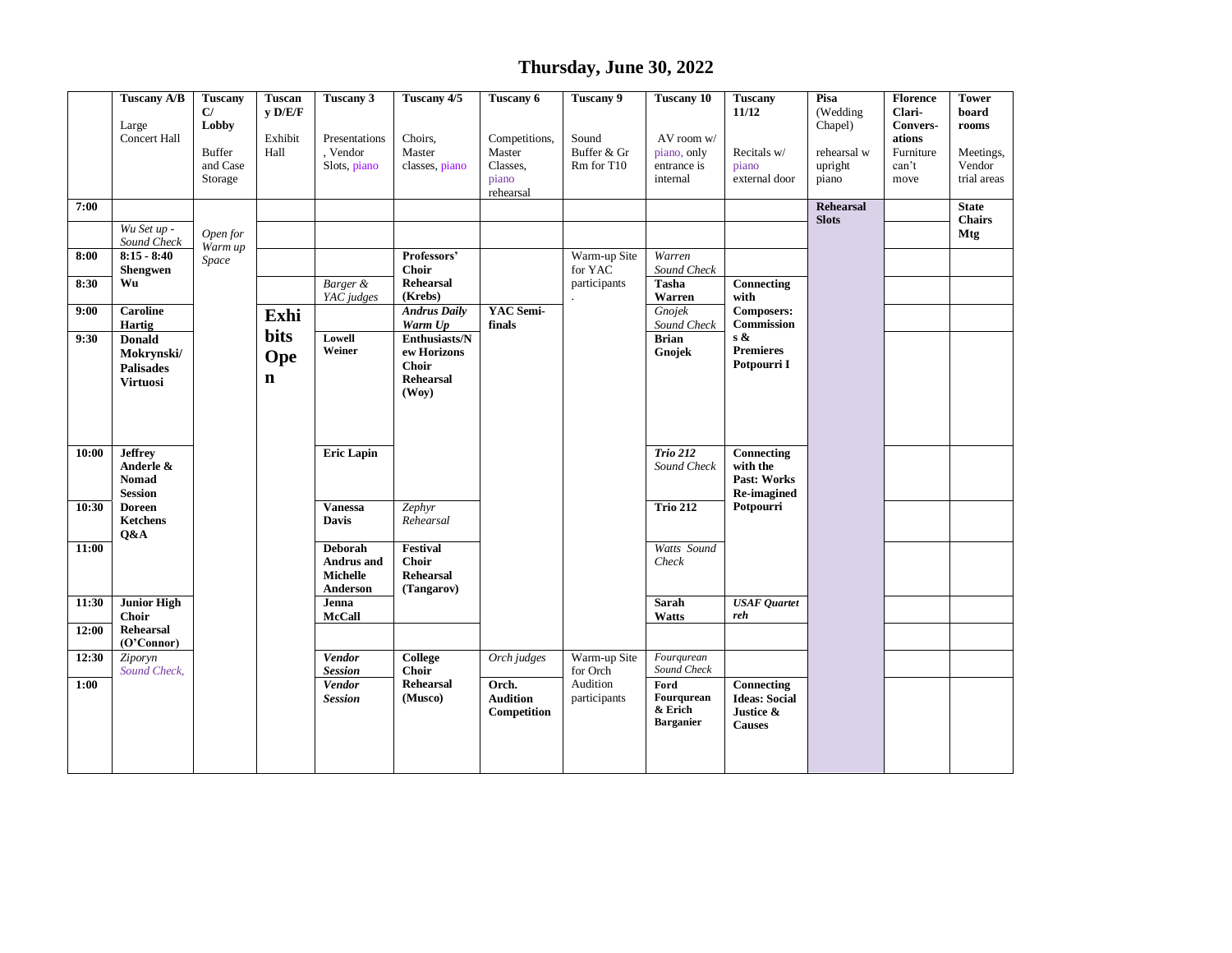| 1:30         |                                                                                      |                                            | Anoushka<br>Divekar &<br>Maggie<br>Greenwood   |                                                                                      |                                      | George<br>Georgiou                |                                                                  |  |  |
|--------------|--------------------------------------------------------------------------------------|--------------------------------------------|------------------------------------------------|--------------------------------------------------------------------------------------|--------------------------------------|-----------------------------------|------------------------------------------------------------------|--|--|
|              |                                                                                      |                                            |                                                |                                                                                      |                                      |                                   |                                                                  |  |  |
| 2:00         |                                                                                      |                                            | Andrea<br>Vos-<br>Rochefort                    | <b>High School</b><br>Choir<br>Rehearsal                                             |                                      | <b>Natalie</b><br>Groom           | Kip<br>Franklin                                                  |  |  |
| 2:30         | Evan<br>Ziporyn                                                                      |                                            | Rebecca<br><b>True</b>                         | (Simmons)                                                                            |                                      | Rowan set<br>$up$ (no tech)       | <b>USAF Band</b><br>of the                                       |  |  |
| 3:00         | (assisted by<br><b>Jeff Anderle</b><br>and Jon<br><b>Russell</b> )                   |                                            | Lauren<br>Jacobsoen<br>& Sara<br><b>Winges</b> |                                                                                      |                                      | <b>Kyle Rowan</b>                 | Golden West $\,$<br>Woodwind<br>Quintet &<br>Clarinet<br>Quartet |  |  |
| 3:30         | Dali<br>String Q<br>Rehearsal /<br>Sound Check                                       | College<br><b>Fair set</b><br>up-<br>Lobby |                                                | <b>Puerto Rico</b><br>Conservatory<br><b>Clarinet</b><br>Choir,<br>Kathleen<br>Jones |                                      | Razey Sound<br>Check              |                                                                  |  |  |
| 4:00         |                                                                                      |                                            |                                                | Zephyr                                                                               |                                      | Aileen<br><b>Razey</b>            | <b>Michael</b><br>Lowenstern                                     |  |  |
| 4:30         |                                                                                      | College /<br>Opportu<br>nity Fair          |                                                | <b>Clarinet Choir</b>                                                                | Quartet Piri<br>Set up (drum<br>set) | Parisi Sound<br>Check             | <b>Master</b><br><b>Class</b>                                    |  |  |
| 5:00         |                                                                                      | - Lobby                                    |                                                | Clarinet<br>Fusion                                                                   | <b>Quartet Piri</b>                  | Rocco<br>Parisi with              |                                                                  |  |  |
| 5:30         |                                                                                      |                                            |                                                |                                                                                      |                                      | <b>Melanie</b><br><b>Bourassa</b> |                                                                  |  |  |
| 6:00         |                                                                                      |                                            |                                                |                                                                                      |                                      |                                   |                                                                  |  |  |
| 6:30<br>7:00 |                                                                                      |                                            |                                                |                                                                                      |                                      |                                   |                                                                  |  |  |
| 7:30         | <b>Dali String</b>                                                                   |                                            |                                                |                                                                                      |                                      |                                   |                                                                  |  |  |
| 8:00         | Quartet<br><b>Concert</b>                                                            |                                            |                                                |                                                                                      |                                      |                                   |                                                                  |  |  |
| 8:30         | Andrew<br>Simon,<br>Jon Russell,<br>Philippe<br>Cuper, Guy<br>Yehuda,<br>Sarah Watts |                                            |                                                |                                                                                      |                                      |                                   |                                                                  |  |  |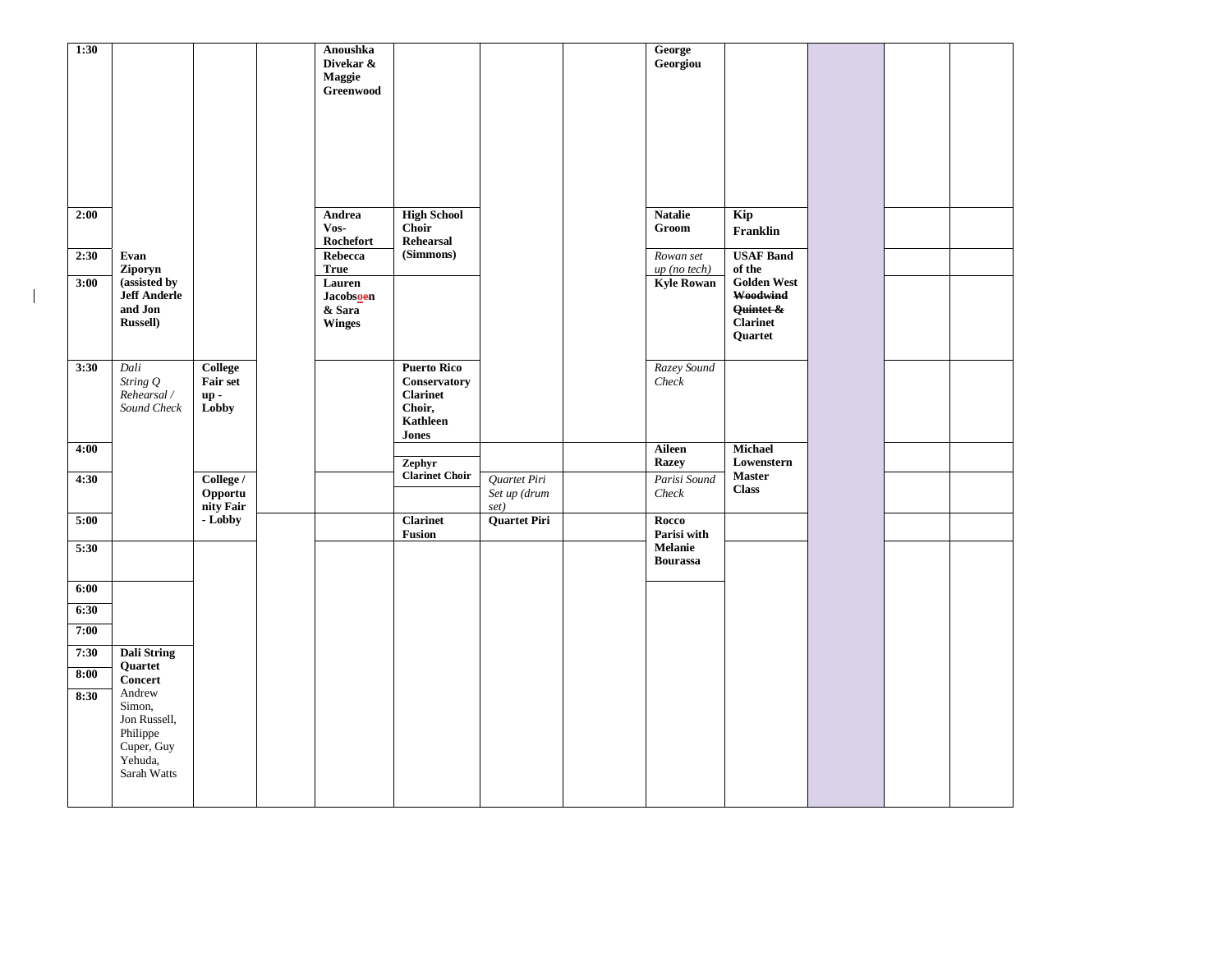## **Friday, July 1, 2022 Online Pedagogy Pathways Programming / Continuing Ed 8:30-4 Pacific (11:30 – 7 Eastern)**

|       | <b>Tuscany</b>                      | <b>Tuscany</b>        | <b>Tuscany</b>  | <b>Tuscany 3</b>                      | <b>Tuscany</b>                   | Tuscany 6                        | <b>Tuscany</b>     | <b>Tuscany 10</b>             | <b>Tuscany</b>                   | Pisa                | <b>Florence</b>                    | <b>Tower</b>                |
|-------|-------------------------------------|-----------------------|-----------------|---------------------------------------|----------------------------------|----------------------------------|--------------------|-------------------------------|----------------------------------|---------------------|------------------------------------|-----------------------------|
|       | A/B                                 | $\mathbf{C}$          | D/E/F           |                                       | 4/5                              |                                  | 9                  |                               | 11/12                            | (Wedding<br>Chapel) | Clari-<br>Convers-                 | board<br>rooms              |
|       | Large                               | <b>Buffer</b>         | Exhibit         | Presentations,                        |                                  | Competitio                       |                    | AV room w/                    |                                  |                     | ations                             |                             |
|       | Concert Hall                        | and Case              | Hall            | Vendor Slots,                         | Choirs,                          | ns, Master                       | Sound              | piano, only                   | Recitals w/                      | rehearsal           | Furniture                          | Meetings,                   |
|       |                                     | Storage               |                 | piano                                 | Master                           | Classes,                         | Buffer &           | entrance is                   | piano                            | w upright           | can't                              | Vendor                      |
|       |                                     |                       |                 |                                       | classes.<br>piano                | piano<br>rehearsal               | Gr Rm<br>for $T10$ | internal                      | external<br>door                 | piano               | move                               | trial areas                 |
| 8:00  |                                     |                       |                 | Pedagogy                              | Professors'                      | High                             | Warm-up            | AV Potpourri                  |                                  | <b>Rehearsal</b>    |                                    |                             |
|       |                                     |                       |                 | <b>Committee</b>                      | <b>Choir</b>                     | School                           | Site for           | <b>Recital 1 Sound</b>        |                                  | <b>Slots</b>        |                                    |                             |
|       |                                     |                       |                 | <b>Intro</b>                          | <b>Rehearsal</b>                 | Pianist                          | High               | <b>Check</b>                  |                                  |                     |                                    |                             |
| 8:30  |                                     |                       | <b>Merchant</b> | HS judges confer                      |                                  | Warm-Up                          | <b>School</b>      |                               | <b>Connectin</b>                 |                     |                                    |                             |
| 9:00  |                                     |                       | <b>Zooms</b>    | <b>Wolfgang Loeff</b>                 | <b>Andrus</b>                    | High                             | Competiti<br>on    |                               | g Ideas:<br>Solos &              |                     |                                    |                             |
|       |                                     |                       | <b>Exhibi</b>   |                                       | Daily                            | <b>School</b>                    |                    |                               | <b>Duos</b>                      |                     |                                    |                             |
|       |                                     |                       | ts              |                                       | Warm Up                          | Competitio                       |                    |                               |                                  |                     |                                    |                             |
| 9:30  | Wesley                              |                       | Open            | <b>Suzanne Tirk</b>                   | <b>New</b>                       | $\mathbf n$                      |                    | Connecting                    |                                  |                     |                                    |                             |
|       | Ferreira                            |                       |                 |                                       | <b>Horizons</b>                  |                                  |                    | Ideas: AV                     |                                  |                     |                                    |                             |
| 10:00 | <b>James Pyne</b><br><b>Tribute</b> |                       |                 | <b>Julianne Kirk-</b><br><b>Doyle</b> | <b>Choir</b><br><b>Rehearsal</b> |                                  |                    | Potpourri<br><b>Recital 1</b> | Cultural<br>Connectio            |                     |                                    |                             |
| 10:30 |                                     |                       |                 | <b>Brandilyn</b>                      |                                  |                                  |                    |                               | <b>ns</b>                        |                     |                                    |                             |
|       |                                     |                       |                 | <b>Davidson</b>                       |                                  |                                  |                    |                               | Potpourri I                      |                     |                                    |                             |
| 11:00 |                                     | Open for              |                 | <b>Embouchure</b>                     | Festival                         |                                  |                    | Ruth set up                   |                                  |                     |                                    | <b>National</b>             |
|       |                                     | Warm up<br>Space      |                 | Check-Up/<br><b>Workshop (Ped</b>     | <b>Choir</b><br>Rehearsal        |                                  |                    |                               |                                  |                     |                                    | <b>Chairs</b><br><b>Mtg</b> |
|       |                                     |                       |                 | <b>Committee</b> )                    |                                  |                                  |                    |                               |                                  |                     |                                    |                             |
| 11:30 | <b>JH Choir</b>                     |                       |                 |                                       |                                  |                                  |                    | <b>Jeremy Ruth</b>            | Gleb                             |                     |                                    |                             |
|       | Reh,                                |                       |                 |                                       |                                  |                                  |                    |                               | Kanasevic                        |                     |                                    |                             |
| 12:00 | <b>Lindsey</b><br>O'Connor          |                       |                 | <b>Youth Committee</b>                |                                  |                                  |                    | Rolf Perc &                   | h                                |                     |                                    |                             |
|       | (Pedagogy                           |                       |                 |                                       |                                  |                                  |                    | amplified guitar              |                                  |                     |                                    |                             |
|       | at 11:30-                           |                       |                 |                                       |                                  |                                  |                    | Set Up                        |                                  |                     |                                    |                             |
|       | noon)                               |                       |                 |                                       |                                  |                                  |                    |                               |                                  |                     |                                    |                             |
| 12:30 | Lowenstern                          |                       |                 |                                       | <b>College</b>                   |                                  | Warm-up            |                               | Advocat Set                      |                     |                                    |                             |
| 1:00  | Sound Check                         |                       |                 | <b>Chedeville</b>                     | Choir<br><b>Rehearsal</b>        | <b>Deborah</b>                   | Site for<br>anyone | Connecting                    | Up<br>Amy                        |                     |                                    |                             |
|       |                                     |                       |                 | <b>Sponsor Session</b>                |                                  | <b>Chodacki</b>                  |                    | <b>People: Unique</b>         | Advocat                          |                     |                                    |                             |
| 1:30  |                                     |                       |                 | <b>Danielle Woolerv</b>               |                                  | <b>Master</b>                    |                    | Instrumentation               | <b>Jason</b>                     |                     |                                    |                             |
|       |                                     |                       |                 | & Shannon                             |                                  | <b>Class</b>                     |                    | I:                            | Alder &                          |                     |                                    |                             |
|       |                                     |                       |                 | <b>McDonald</b>                       |                                  |                                  |                    |                               | The<br>Ambassado                 |                     |                                    |                             |
|       |                                     |                       |                 |                                       |                                  |                                  |                    |                               | r Trio                           |                     |                                    |                             |
| 2:00  |                                     |                       |                 | <b>Rovner Sponsor</b>                 | <b>HS</b>                        |                                  |                    |                               | <b>Christophe</b>                |                     |                                    |                             |
|       |                                     |                       |                 | <b>Session</b>                        | <b>Choir</b>                     |                                  |                    |                               | r Nichols                        |                     |                                    |                             |
| 2:30  | Michael                             |                       |                 |                                       | <b>Rehearsal</b>                 |                                  |                    | <b>Wonkak Kim</b>             | (Pedagogy)                       |                     |                                    |                             |
|       | Lowenstern                          |                       |                 | <b>Vendor Session 2</b>               |                                  | <b>Caroline</b><br><b>Hartig</b> |                    |                               | <b>Jeremy</b><br><b>Reynolds</b> |                     |                                    |                             |
| 3:00  |                                     |                       |                 | <b>Vendor Session 3</b>               |                                  | <b>Master</b>                    |                    | <b>Kathryn Vetter</b>         | <b>MaryAnn</b>                   |                     |                                    |                             |
|       |                                     |                       |                 |                                       |                                  | <b>Class</b>                     |                    |                               | <b>LaCaille</b>                  |                     |                                    |                             |
| 3:30  | Jazz Reh and                        | Case                  |                 | Silverstein Vendor                    | <b>TAMUC</b><br><b>Clarinet</b>  | 3:45-4:45                        |                    | Davis Sound                   | Connectin<br>g Ideas:            |                     | <b>Pedagogy</b><br><b>Committe</b> |                             |
|       | Sound Check                         | <b>Storage</b><br>for |                 | <b>Session</b>                        | <b>Choir</b>                     | <b>Philippe</b>                  |                    | Check                         | Works                            |                     | $\mathbf{e}$                       |                             |
|       |                                     | <b>Clarinet</b>       |                 |                                       |                                  | <b>Cuper</b>                     |                    |                               | <b>Inspired</b>                  |                     | <b>Outro</b>                       |                             |
| 4:00  |                                     | <b>Choirs</b>         |                 |                                       |                                  | <b>Master</b>                    |                    | <b>Vanessa Davis</b>          | by Other                         |                     |                                    |                             |
|       |                                     |                       |                 |                                       | Millikin                         | <b>Class</b>                     |                    |                               | <b>Arts</b>                      |                     |                                    |                             |
| 4:30  |                                     |                       |                 | <b>RZ</b> Woodwinds                   | <b>Clarinet</b><br><b>Choir</b>  | (Move<br><b>YaoGuang</b>         |                    |                               |                                  |                     |                                    |                             |
|       |                                     |                       |                 | <b>Sponsor Session</b>                |                                  | here if                          |                    |                               |                                  |                     |                                    |                             |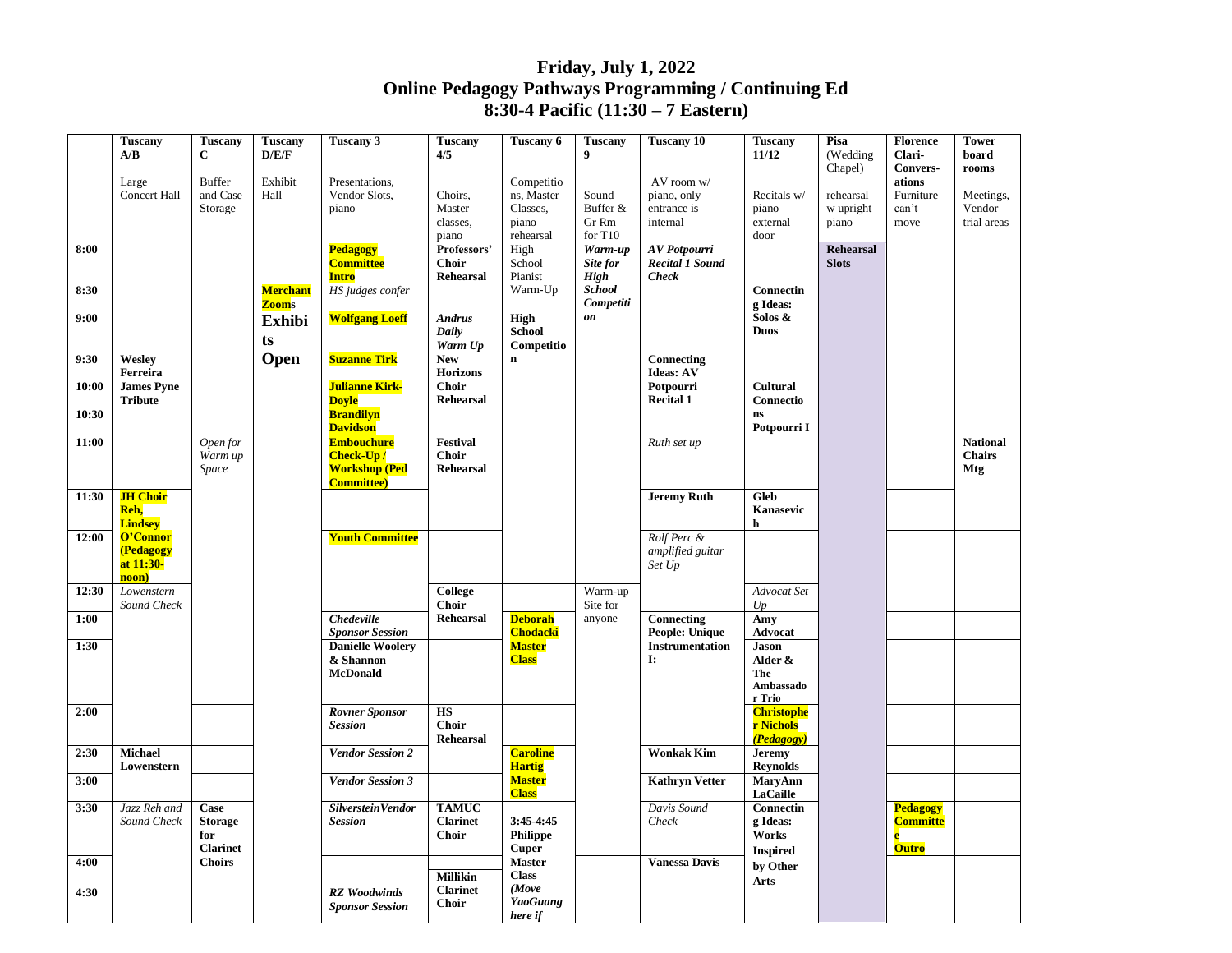|      |                                               |  |                                                                                         |                                        | <b>Philippe</b> is<br>$a$ no) | <b>Dawn McConkie</b><br>(with 5 octave<br>Yamaha marimba) |                                 |  |  |
|------|-----------------------------------------------|--|-----------------------------------------------------------------------------------------|----------------------------------------|-------------------------------|-----------------------------------------------------------|---------------------------------|--|--|
|      |                                               |  |                                                                                         |                                        |                               |                                                           |                                 |  |  |
| 5:00 |                                               |  | <b>Miles DeCastro</b><br><b>ClariConversation</b><br>: Career<br><b>Diversification</b> | <b>TCU</b><br><b>Clarinet</b><br>Choir | <b>Hijinx</b><br>Quartet      | <b>Dawn Lindblade</b>                                     | <b>Jeffrey</b><br><b>Brooks</b> |  |  |
| 5:30 |                                               |  |                                                                                         |                                        |                               |                                                           |                                 |  |  |
| 6:00 |                                               |  |                                                                                         |                                        |                               |                                                           |                                 |  |  |
| 6:30 | Prof Choir /                                  |  |                                                                                         |                                        |                               |                                                           |                                 |  |  |
| 7:00 | Kerstetter<br><b>Tribute</b>                  |  |                                                                                         |                                        |                               |                                                           |                                 |  |  |
| 7:30 | Jazz                                          |  |                                                                                         |                                        |                               |                                                           |                                 |  |  |
| 8:00 | Concert<br>Greg Tardy, Felix                  |  |                                                                                         |                                        |                               |                                                           |                                 |  |  |
| 8:30 | Peikli, Francois<br>Houle, Doreen<br>Ketchens |  |                                                                                         |                                        |                               |                                                           |                                 |  |  |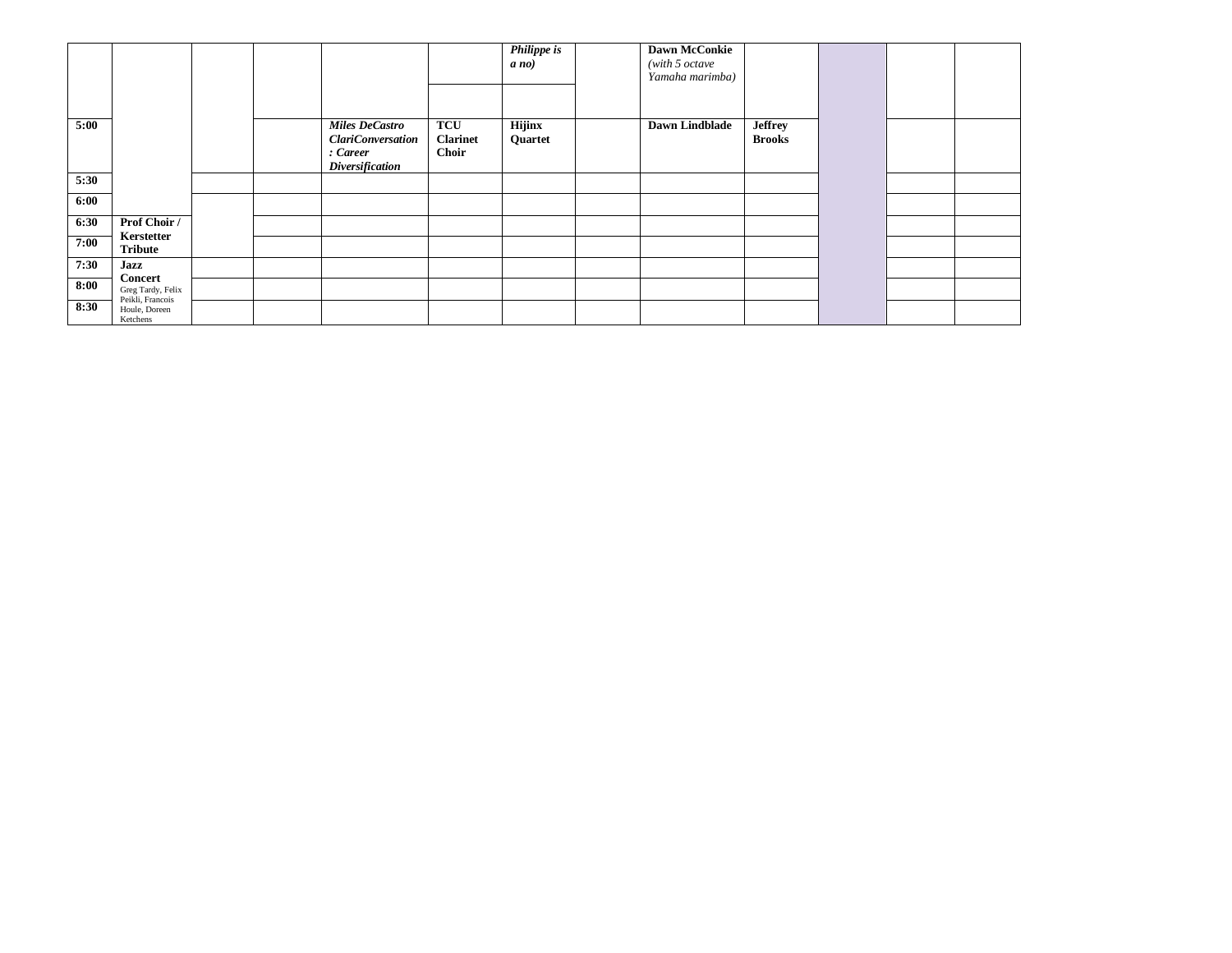## **Saturday, July 2, 2022**

|       | <b>Tuscany</b><br>A/B                                                                                         | <b>Tuscany C</b><br>Buffer / Case      | <b>Tuscany</b><br>D/E/F     | Tuscany 3                                                   | <b>Tuscany</b><br>4/5                                             | Tuscany 6                                              | <b>Tuscany 9</b>            | <b>Tuscany 10</b>                                               | <b>Tuscany</b><br>11/12                                                | Pisa<br>(Wedding<br>Chapel)      | <b>Florence</b><br>Clari-<br>Convers- | <b>Tower</b><br>board<br>rooms     |
|-------|---------------------------------------------------------------------------------------------------------------|----------------------------------------|-----------------------------|-------------------------------------------------------------|-------------------------------------------------------------------|--------------------------------------------------------|-----------------------------|-----------------------------------------------------------------|------------------------------------------------------------------------|----------------------------------|---------------------------------------|------------------------------------|
|       | Large<br>Concert Hall                                                                                         | Storage /<br>Instrument<br>Trials      | Exhibit<br>Hall             | Presentations,<br>Vendor Slots,<br>piano                    | Choirs,<br>Master<br>classes,<br>piano                            | Competitions,<br>Master<br>Classes, piano<br>rehearsal | Warm Up<br>Room?            | AV room w/<br>piano, only<br>entrance is<br>internal            | Recitals w/<br>piano<br>external door                                  | rehearsal<br>w upright<br>piano  | ations<br>Furniture<br>can't<br>move  | Meetings,<br>Vendor<br>trial areas |
| 7:00  |                                                                                                               |                                        |                             |                                                             |                                                                   |                                                        |                             |                                                                 |                                                                        |                                  |                                       |                                    |
| 7:30  |                                                                                                               |                                        |                             |                                                             |                                                                   |                                                        |                             |                                                                 |                                                                        | <b>Rehearsal</b><br><b>Slots</b> |                                       |                                    |
| 8:00  |                                                                                                               |                                        |                             |                                                             |                                                                   | <b>YAC Pianist</b><br>Warm-Up                          | Warm-up<br>Site for YAC     | AV Potpourri<br>Recital 2                                       |                                                                        |                                  |                                       |                                    |
| 8:30  |                                                                                                               |                                        |                             | Barger & YAC<br>judges                                      |                                                                   |                                                        | Competition<br>participants | Sound Check                                                     | Connecting<br>People:                                                  |                                  |                                       |                                    |
| 9:00  |                                                                                                               |                                        | <b>Exhib</b><br>its<br>Open | <b>Jacqueline</b><br>McIlwain &<br><b>Shawn</b><br>Copeland | <b>Andrus</b><br>Daily<br>Warm Up                                 | <b>YAC Finals</b>                                      |                             |                                                                 | Unique<br>Instrumentati<br>ons II                                      |                                  |                                       |                                    |
| 9:30  | <b>El Cuarteto</b><br>Peruano de<br><b>Clarinetes</b> -<br>Luis<br><b>Enrique</b><br><b>Vargas</b><br>Guevara |                                        |                             |                                                             | <b>New</b><br><b>Horizons</b><br><b>Choir</b><br><b>Rehearsal</b> |                                                        |                             | Connecting<br><b>Ideas: AV</b><br>Potpourri<br><b>Recital 2</b> | <b>Julia Heinen</b>                                                    |                                  |                                       |                                    |
| 10:00 |                                                                                                               |                                        |                             |                                                             |                                                                   |                                                        |                             |                                                                 | Connecting                                                             |                                  |                                       |                                    |
| 10:30 |                                                                                                               |                                        |                             | <b>Nancy</b><br><b>Williams</b>                             |                                                                   |                                                        |                             |                                                                 | People:<br><b>Music for</b><br><b>Clarinet</b> and                     |                                  |                                       |                                    |
| 11:00 |                                                                                                               |                                        |                             | Novak<br>rehearsal with                                     | Festival<br><b>Choir</b>                                          |                                                        |                             | Good Sound<br>Check                                             | <b>Flute</b>                                                           |                                  |                                       |                                    |
| 11:30 | <b>JH</b> Choir<br><b>Rehearsal</b>                                                                           |                                        |                             | Composition<br>Competition<br>$winners - can$               | <b>Rehearsal</b>                                                  |                                                        |                             | Zachary<br>Good                                                 | The Cross-<br>Continental<br><b>Clarinet Trio</b>                      |                                  |                                       |                                    |
| 12:00 |                                                                                                               |                                        |                             | be moved to<br>Pisa if needed                               |                                                                   |                                                        |                             | AV Potpourri<br>Recital 3                                       |                                                                        |                                  |                                       | General<br><b>Business</b>         |
| 12:30 | Reno Phil<br>Set up                                                                                           |                                        |                             |                                                             | College<br><b>Choir</b>                                           |                                                        | Warm-up<br>Site for         | Sound Check                                                     |                                                                        |                                  |                                       | Mtg                                |
| 1:00  |                                                                                                               |                                        |                             | <b>Amy McCann</b>                                           | <b>Rehearsal</b>                                                  | <b>Stephen</b>                                         | anyone                      |                                                                 | Cultural                                                               |                                  |                                       |                                    |
| 1:30  |                                                                                                               |                                        |                             |                                                             |                                                                   | Williamson<br><b>Master Class</b>                      |                             | Connecting<br><b>Ideas: AV</b>                                  | <b>Connections</b><br>Potpourri II                                     |                                  |                                       |                                    |
| 2:00  |                                                                                                               |                                        |                             |                                                             | <b>HS</b><br><b>Choir</b>                                         |                                                        |                             | Potpourri                                                       |                                                                        |                                  |                                       |                                    |
| 2:30  |                                                                                                               |                                        |                             | George<br><b>Maronidis</b>                                  | <b>Rehearsal</b>                                                  | YaoGuang<br>Zhai Master<br><b>Class</b>                |                             | <b>Recital 3</b>                                                | Lee<br>Livengood<br>& John<br>Warren                                   |                                  |                                       |                                    |
| 3:00  | Reno Phil<br>Reh 3-5:30                                                                                       |                                        |                             | Alessandra<br>White                                         |                                                                   |                                                        |                             | Englert &<br><b>Ellard Sound</b><br>Check                       | <b>Lobos Rojos</b><br>Trio                                             |                                  |                                       |                                    |
| 3:30  |                                                                                                               | Case Storage<br>for Clarinet<br>Choirs |                             | <b>Vendor Session</b><br>4                                  | <b>SFCM</b><br><b>Clarinet</b><br><b>Ensemble</b>                 | $3:45 - 4:45$<br>Felix Peikli                          |                             | Patrick<br><b>Englert</b>                                       |                                                                        |                                  |                                       |                                    |
| 4:00  |                                                                                                               |                                        |                             | <b>Vendor Session</b><br>5                                  | <b>UNF</b>                                                        | <b>Master</b><br><b>Class</b>                          |                             | <b>Luke Ellard</b>                                              | Connecting<br>with                                                     |                                  |                                       |                                    |
| 4:30  |                                                                                                               |                                        |                             | <b>Vendor Session</b><br>6                                  | <b>Clarinet</b><br>Choir)<br>$4:15-4:40$                          |                                                        |                             | Andy<br>Hudson &<br><b>Roger Zare</b>                           | <b>Composers:</b><br><b>Commissions</b><br>& Premieres<br>Potpourri II |                                  |                                       |                                    |
| 5:00  |                                                                                                               |                                        |                             | <b>Vendor Session</b><br>$\overline{7}$                     |                                                                   | <b>Greg Oakes</b>                                      |                             | <b>Kyle Beard</b>                                               |                                                                        |                                  |                                       |                                    |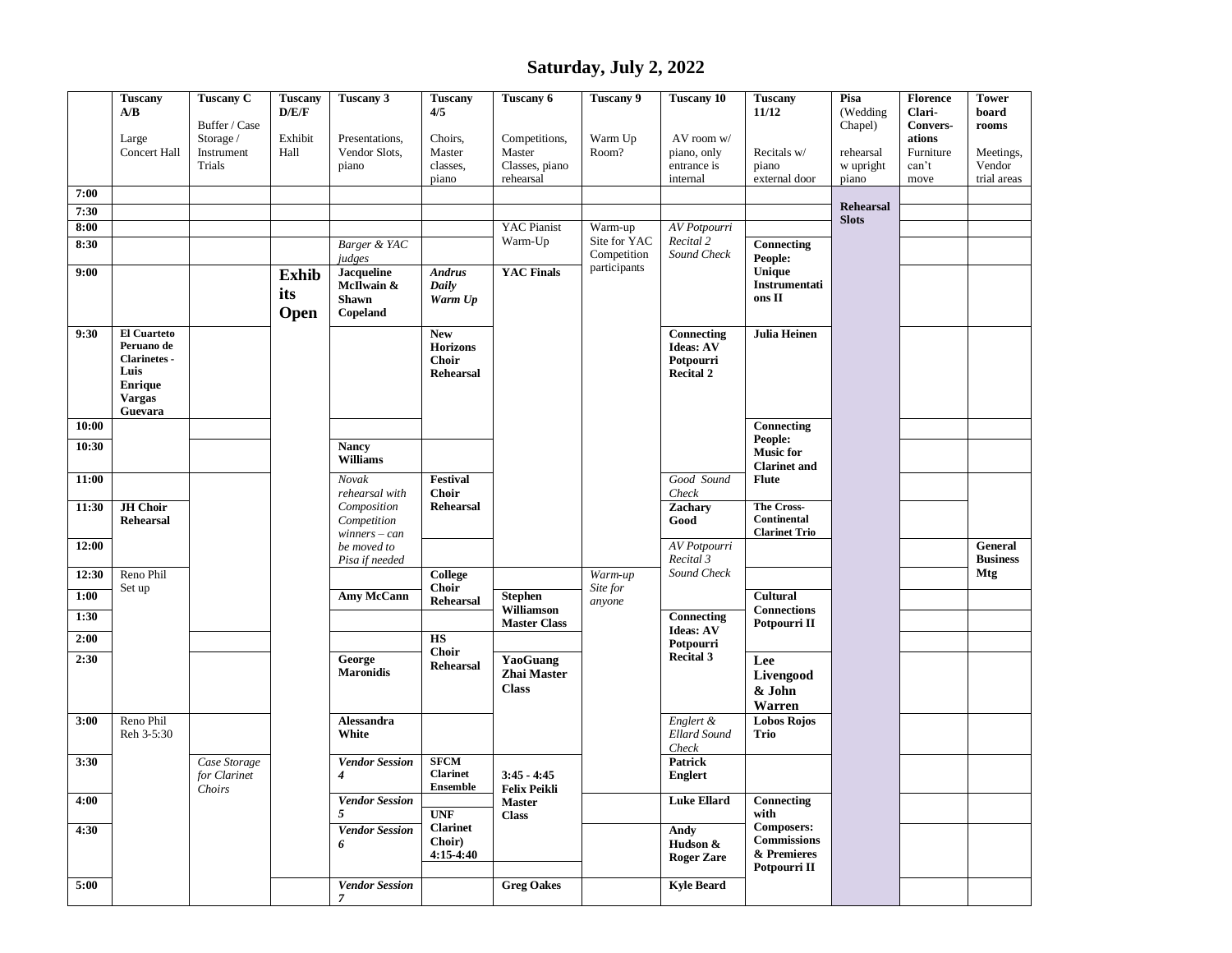| 5:30 |                                                                                | Green Room                        |  |  |  |  |  |
|------|--------------------------------------------------------------------------------|-----------------------------------|--|--|--|--|--|
| 6:00 |                                                                                | for Reno Phil<br><b>Musicians</b> |  |  |  |  |  |
| 6:30 | <b>AWARDS</b>                                                                  |                                   |  |  |  |  |  |
| 7:00 |                                                                                |                                   |  |  |  |  |  |
| 7:30 | <b>Reno Phil</b>                                                               |                                   |  |  |  |  |  |
| 8:00 | Concerto<br><b>Concert</b>                                                     |                                   |  |  |  |  |  |
| 8:30 | YaoGuang Zhai,<br>Stephen                                                      |                                   |  |  |  |  |  |
| 9:00 | Williamson,<br>Peter Cigleris,<br>Yuan Yuan,<br>Antonio Lopes,<br>Seunghee Lee |                                   |  |  |  |  |  |
|      |                                                                                |                                   |  |  |  |  |  |